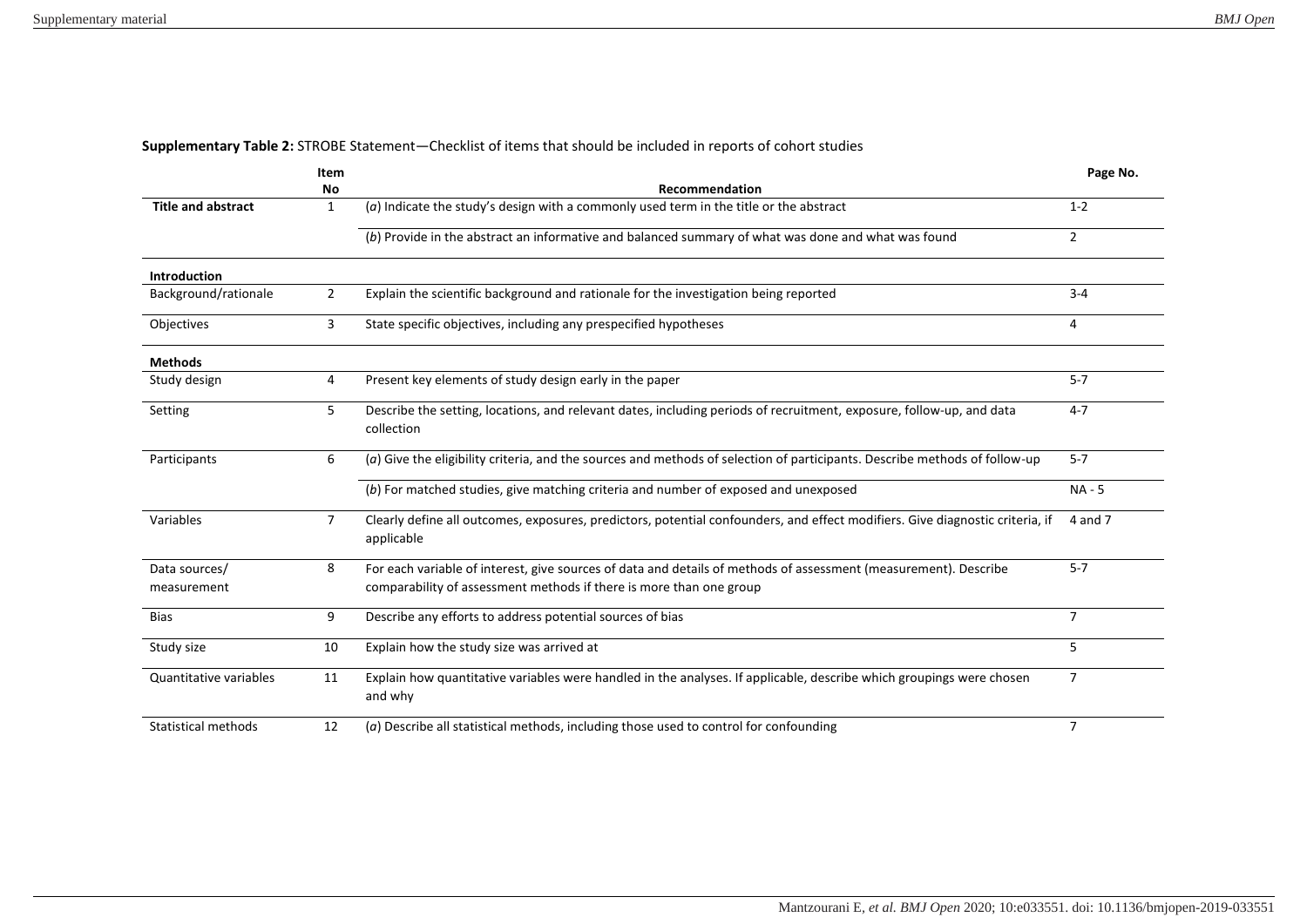|                  |    | (b) Describe any methods used to examine subgroups and interactions                                                                                                                                             | $\overline{7}$                     |
|------------------|----|-----------------------------------------------------------------------------------------------------------------------------------------------------------------------------------------------------------------|------------------------------------|
|                  |    | (c) Explain how missing data were addressed                                                                                                                                                                     | $6 - 7$                            |
|                  |    | (d) If applicable, explain how loss to follow-up was addressed                                                                                                                                                  | $6 - 7$                            |
|                  |    | (e) Describe any sensitivity analyses                                                                                                                                                                           | <b>NA</b>                          |
| <b>Results</b>   |    |                                                                                                                                                                                                                 |                                    |
| Participants     | 13 | (a) Report numbers of individuals at each stage of study-eg numbers potentially eligible, examined for eligibility,<br>confirmed eligible, included in the study, completing follow-up, and analysed            | $7 - 8$                            |
|                  |    | (b) Give reasons for non-participation at each stage                                                                                                                                                            | <b>NA</b>                          |
|                  |    | (c) Consider use of a flow diagram                                                                                                                                                                              | Not included                       |
| Descriptive data | 14 | (a) Give characteristics of study participants (eg demographic, clinical, social) and information on exposures and potential<br>confounders                                                                     | 8 and<br>supplementary<br>file     |
|                  |    | (b) Indicate number of participants with missing data for each variable of interest                                                                                                                             | $\overline{7}$                     |
|                  |    | (c) Summarise follow-up time (eg, average and total amount)                                                                                                                                                     | $\overline{7}$                     |
| Outcome data     | 15 | Report numbers of outcome events or summary measures over time                                                                                                                                                  | $7-9$                              |
| Main results     | 16 | (a) Give unadjusted estimates and, if applicable, confounder-adjusted estimates and their precision (eg, 95% confidence<br>interval). Make clear which confounders were adjusted for and why they were included | $8-9$ and<br>supplementary<br>file |
|                  |    | (b) Report category boundaries when continuous variables were categorized                                                                                                                                       | Supplementary<br>file              |
|                  |    | (c) If relevant, consider translating estimates of relative risk into absolute risk for a meaningful time period                                                                                                | <b>NA</b>                          |
| Other analyses   | 17 | Report other analyses done—eg analyses of subgroups and interactions, and sensitivity analyses                                                                                                                  | $7-9$                              |

**Discussion**